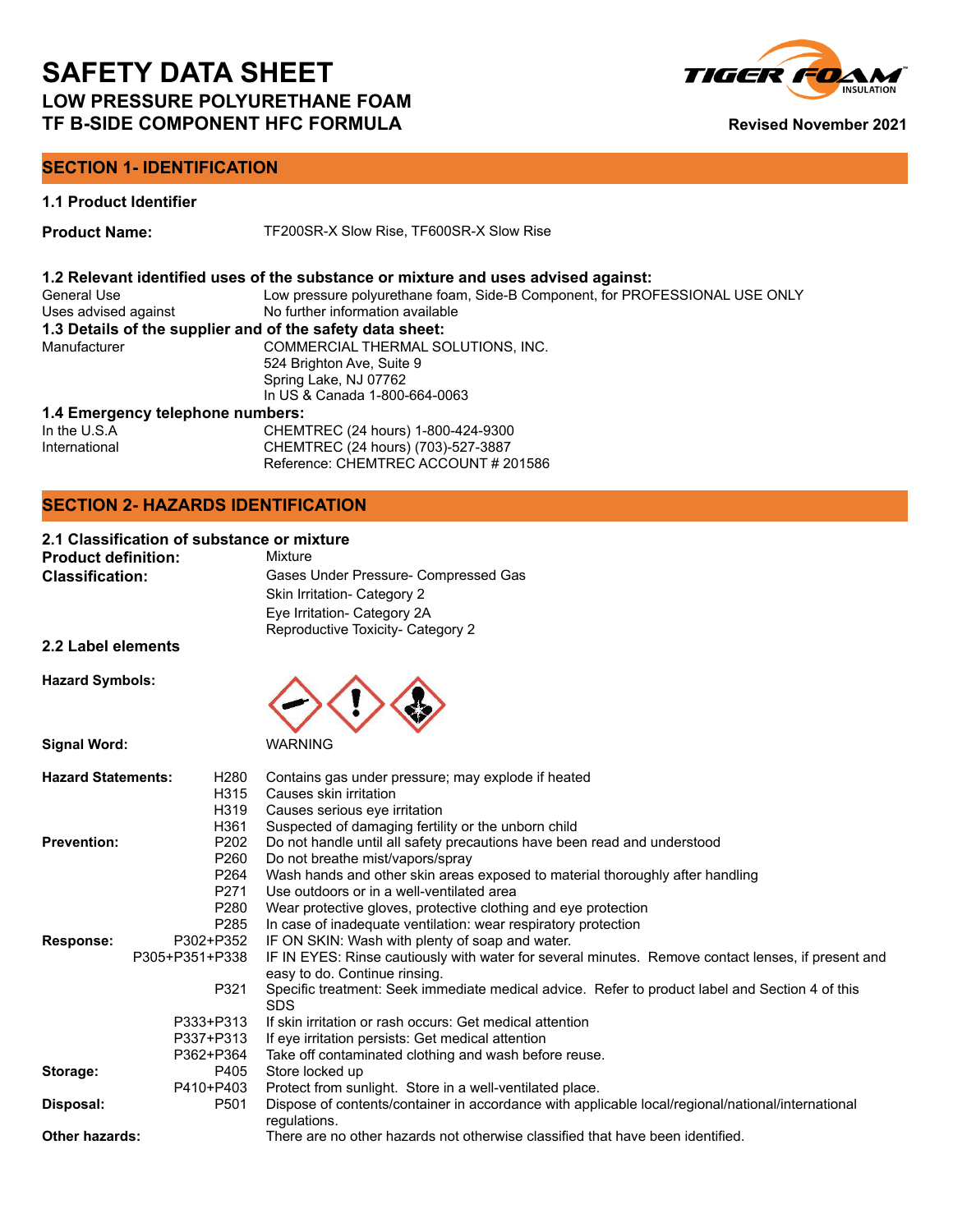# **SECTION 3-COMPOSITION/ INFORMATION ON INGREDIENTS**

#### **3.1 Substances**

#### Not applicable

#### **3.2 Mixtures**

Chemical characterization (preparation):

| % by Weight | Ingredient                           | <b>CAS No.</b> |
|-------------|--------------------------------------|----------------|
| $20 - 30$   | Tris (1-chloro-2-propyl) Phosphate   | 13674-84-5     |
| $10 - 20$   | (1E)-1,3,3,3-tetrafluoro-1-propene   | 29118-24-9     |
| $3 - 7$     | 2,2' oxybisethanol                   | 111-46-6       |
| $<$ 5%      | Nitrogen                             | 7727-37-9      |
| $0.5 - 1.5$ | N-cyclohexyl-N-methylcyclohexylamine | 7560-83-0      |
| $1\%$       | Ethylene Glycol                      | $107 - 21 - 1$ |

There are no additional ingredients present which, within the current knowledge of the supplier and in the concentrations applicable, are classified as hazardous to the health or the environment and hence require reporting in this section.

# **SECTION 4- FIRST AID MEASURES**

#### **4.1 Description of first aid measures**

- Inhalation: If product vapors causes respiratory irritation or distress, move the exposed person to fresh air immediately. If breathing is difficult or irregular, administer oxygen. If respiratory arrest occurs, start artificial respiration by a trained individual. Loosen tight fitting clothing such as a jacket or tie. Seek medical attention immediately.
- Eye: Immediately flush eyes with large amounts of water for at least 15 minutes, holding the eyes open with fingers and occasionally lifting the upper and lower lids. Use lukewarm water if possible. If present and easy to do, remove contact lenses. If irritation persists, get medical attention.
- Skin: Flush skin with large amounts of water while removing contaminated clothing. Gently wipe product from skin with a damp cloth and continue rinsing for 15 minutes. Wash clothing before reuse. Call a physician if irritation persists.
- Ingestion: If swallowed, do NOT induce vomiting unless directed to do so by medical personnel. Never give anything by mouth to an unconscious person. Get medical advice/attention.

#### **4.2 Most important symptoms and effects, both acute and delayed**

See Section 11.1. Information on toxicological effects

#### **4.3 Notes to the physician**

If case of an accident or if you feel unwell, seek medical advice immediately (show label or SDS if possible). Epinephrine and other sympathomimetic drugs may initiate cardiac arrhythmias in persons exposed to high propellant concentrations (enclosed spaces or with deliberate abuse). The use of other drugs with less arrhythmogenic potential should be considered. If sympathomimetic drugs are administered, observe victim for the development of cardiac arrhythmias.

### **SECTION 5- FIRE FIGHTING MEASURES**

#### **5.1 Extinguishable media**

**Suitable methods of extinction**: Use dry chemical, carbon dioxide, alcohol resistant foams and water spray

# **Unsuitable methods of extinction**: None

### **5.2 Special hazards arising from the substance or mixture**

Cans, cylinders, or refillable cylinders may explode due to the buildup of pressure when exposed to extreme heat. Highly toxic gases may be generated by thermal decomposition or combustion. Overexposure to decomposition products may cause a health hazard. Symptoms may not be immediately apparent or may be delayed. Hazardous decomposition products may include and are not limited to: Carbon monoxide, Carbon dioxide, Aldehydes, Oxides of Nitrogen.

#### **5.3 Advice for firefighters**

Keep upwind of fire. Wear full fire-fighting turn-out gear (full Bunker gear) and respiratory protection (SCBA). Use water spray to keep fire-exposed containers cool.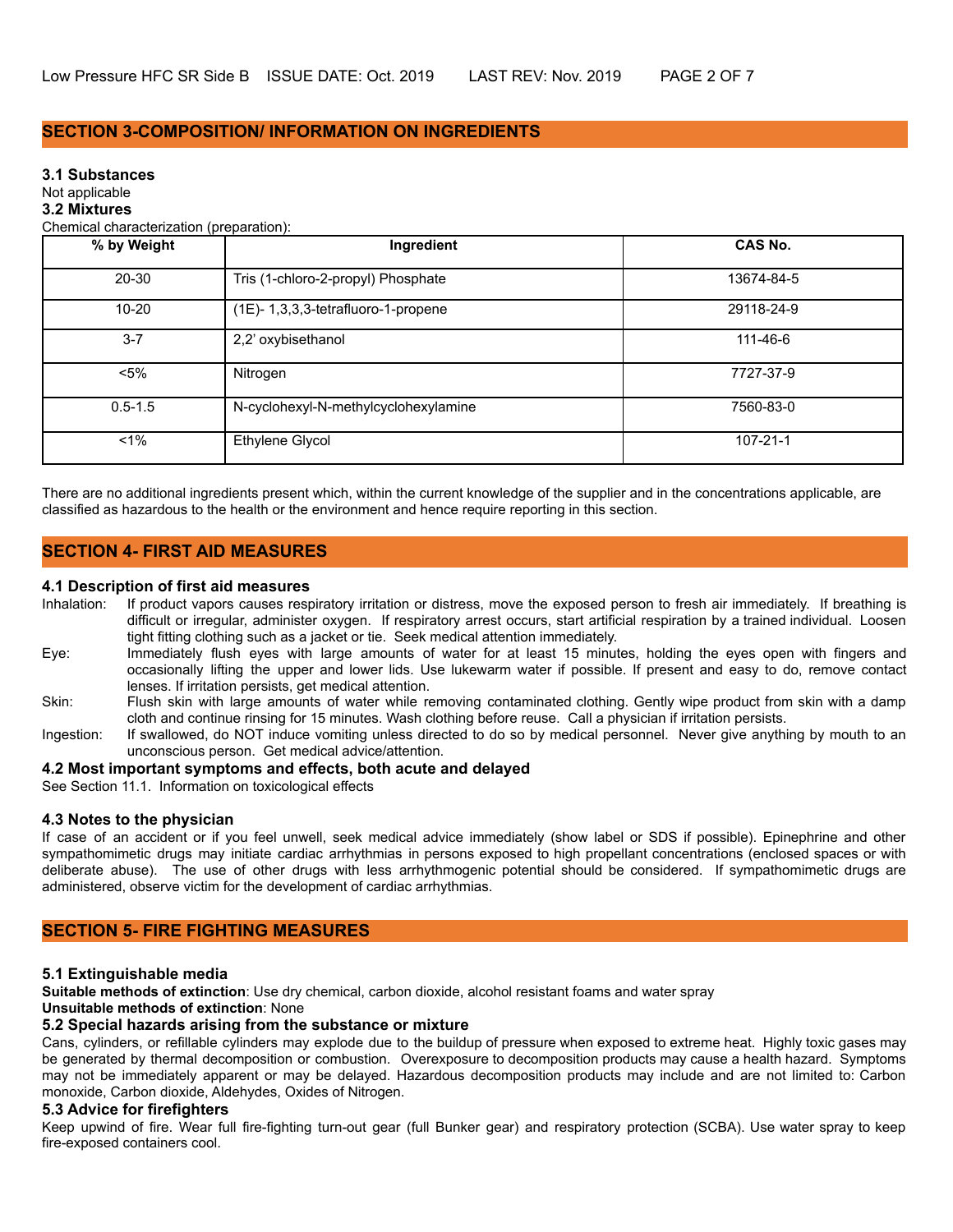# **SECTION 6- ACCIDENTAL RELEASE MEASURES**

### **6.1 Personal precautions, protective equipment and emergency procedures**

Wear personal protective equipment recommended in Section 8. Isolate the hazard area and deny entry to unnecessary and unprotected personnel. Eliminate sources of ignition. Ventilate the area.

# **6.2 Environmental precautions**

Avoid dispersal of spilled material or run-off and prevent contact with soil and entry into drains, sewers or waterways.

# **6.3 Methods and materials for containment and cleaning up**

Cover drains and contain spill. Cover spilled material with a large quantity of inert absorbent. Collect material and place into an approved, open-head metal container. Clean contaminated area with soap and water.

### **6.4 Reference to other sections**

For indications about waste treatment and disposal, see Section 13

See section 7 for information about safe handling

# **SECTION 7- HANDLING AND STORAGE**

### **7.1 Precautions for safe handling**

For Industrial or professional use only. Observe label precautions, do not use until all safety precautions have been read and understood. Wear all appropriate protective equipment specified in Section 8. Keep cylinders/valves closed when not in use. Recommend using in a well-ventilated area with respiratory protection. Avoid contact with eyes and skin. Keep out of reach of children. .

### **Advice on protection against fire and explosion**

Chemicals under pressure. Exposure to high temperatures can cause containers to rupture or explode.

# **7.2 Conditions for safe storage, including any incompatibilities**

Store in a dry, well-ventilated area and away from incompatible materials (see Section 10.5). Storage temperature is 60-90°F (16-32°C). Products stored below 60°F (16°C) or above 90°F (32°C) must be given adequate time to warm up/cool down. Do not expose the tanks/kits to open flame or temperatures above 122°F (50°C); storage at elevated temperatures can cause the container to rupture. Excessive heat can cause premature aging of components resulting in a shorter shelf life. Protect unused product from freezing. Storage below 60°F (16°C) may affect foam quality if chemicals are not warmed to room temperature before using. Protect containers from physical abuse. Always store the containers in the upright position. **KEEP OUT OF REACH OF CHILDREN.**

# **SECTION 8- EXPOSURE CONTROLS/ PERSONAL PROTECTION**

#### **8.1 Control Parameters**

| Ingredient                          | <b>CAS Number</b> | <b>OSHA-PEL</b> | <b>ACGIH-Ceiling</b><br><b>Limit Value</b> | <b>Other</b>              |
|-------------------------------------|-------------------|-----------------|--------------------------------------------|---------------------------|
| Diethylene glycol                   | 111-46-6          |                 |                                            | WEEL 10 mg/m <sup>3</sup> |
| Trans-1,3,3,3-tetrafluoroprop-1-ene | 29118-24-9        |                 |                                            | WEEL 800 ppm              |
| Ethylene glycol                     | $107 - 21 - 1$    |                 | 100 mg/m $3$                               |                           |

### **8.2 Exposure controls:**

**Engineering Controls:** Use local and general exhaust ventilation to control levels of exposure.

**Eye/face Protection:** Wear protective goggles or safety glasses with side shields.

**Hand Protection:** Use chemically resistant gloves (i.e. Nitrile gloves). Nitrile/butadiene rubber, butyl rubber, polyethylene, PVC (vinyl), or neoprene gloves are also effective. Glove selection should take into account potential body reactions to certain materials and manufacturer's instructions for use. Break through time of selected gloves must be greater than the intended use period.

**Other Protective Equipment:** Use clothing that protects against dermal exposure. Appropriate protective clothing varies depending on the potential for exposure. To ensure proper skin protection, wear PPE in such a manner that no skin is exposed.

**Respiratory Protection:** Atmospheric levels should be maintained below the exposure guidelines. Use products only in a well-ventilated area. Engineering and administrative (work practices) controls should be implemented to protect the workers. If atmospheric levels are expected to exceed the exposure levels, use a NIOSH approved air purifying respirator equipped with an organic vapor cartridge and a particulate filter. If atmospheric levels exceed 10 times the TLV or PEL level for which an air-purifying respirator is effective, use a powered air purifying respirator (PAPR). The type of respiratory protection selected must comply with the requirements set forth in OSHA's Respiratory Protection Standard (29 CFR 1910.134). The odor and irritancy of this material is inadequate to warn of excessive exposure. **Hygiene Measures:** An eye wash station or portable eye wash station should be in the area. Wash hands thoroughly after use, before eating, drinking or using the lavatory. Employees/Users should be educated and trained in the safe use and handling of this product.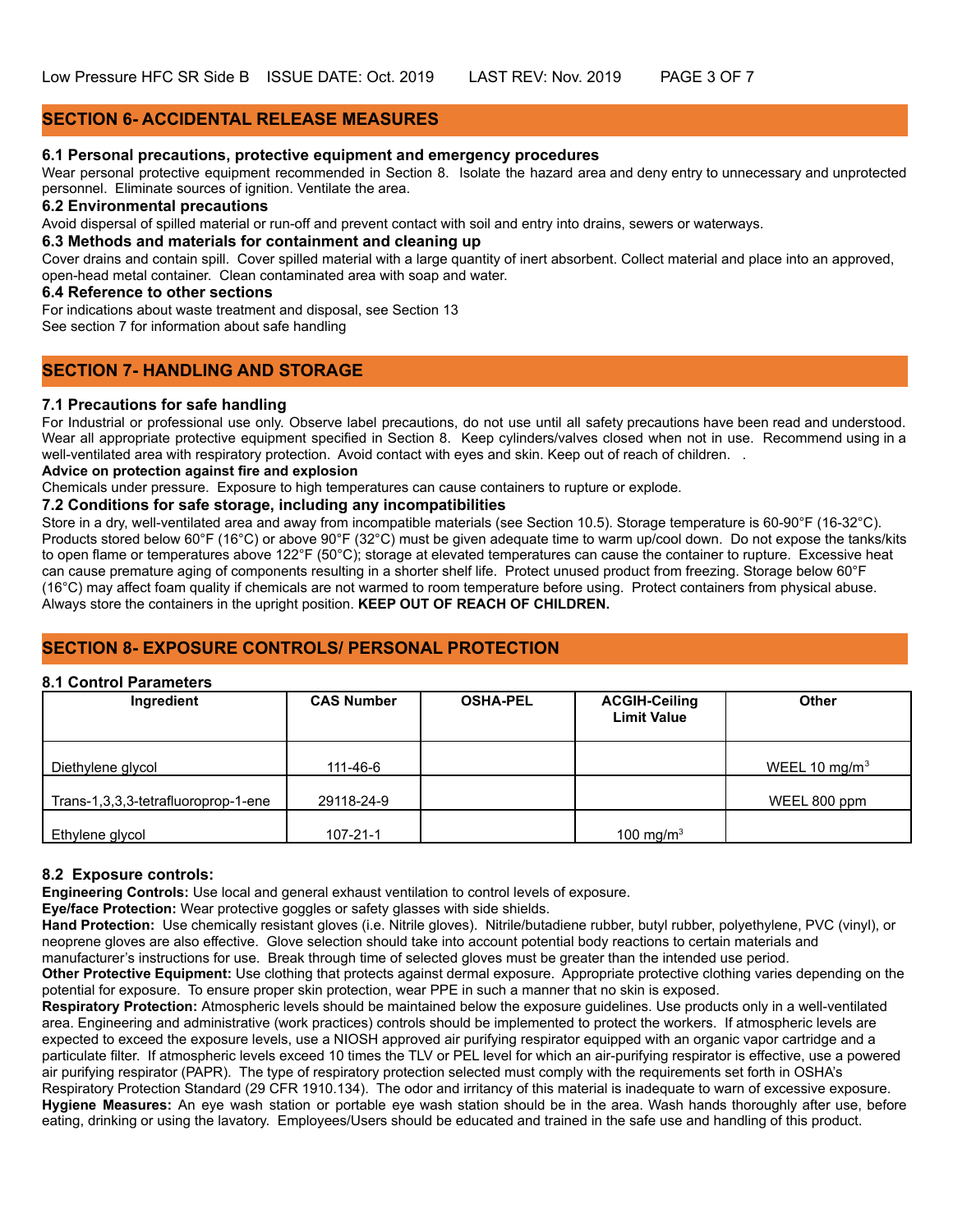# **SECTION 9- PHYSICAL AND CHEMICAL PROPERTIES**

| 9.1 Information on basic physical and chemical properties |                                                                                          |  |
|-----------------------------------------------------------|------------------------------------------------------------------------------------------|--|
| General Physical Form                                     | Amber to dark brown liquid. Forms an off-white to yellowish froth when released from the |  |
|                                                           | container                                                                                |  |
| Odor                                                      | Slight ether and amine odor                                                              |  |
| Odor Threshold                                            | No data available                                                                        |  |
| pH                                                        | No data available                                                                        |  |
| Melting Point/Freezing Point                              | No data available                                                                        |  |
| Initial Boiling Point and Boiling                         | Propellant -19°C (-2.2°F)                                                                |  |
| Range                                                     |                                                                                          |  |
| <b>Flash Point</b>                                        | Propellant does not flash                                                                |  |
| <b>Evaporation Rate</b>                                   | No data available                                                                        |  |
| Flammability                                              | Not applicable                                                                           |  |
| Lower Flammability/Explosive Limit                        | Not available                                                                            |  |
| Upper Flammability/Explosive Limit                        | Not available                                                                            |  |
| Vapor Pressure in Container                               | Not available                                                                            |  |
| Vapor Pressure of Liquid                                  | Not available                                                                            |  |
| Vapor Density                                             | No data available                                                                        |  |
| Relative Density/Specific Gravity                         | ~ 1.2 @ 25°C (Water = 1)                                                                 |  |
| Solubility                                                | Water: partly soluble, does not react                                                    |  |
| Partition coefficient: n-octanol/water                    | No data available                                                                        |  |
| Auto-ignition Temperature                                 | No data available                                                                        |  |
| Decomposition Temperature                                 | No data available                                                                        |  |
| Viscosity                                                 | No data available                                                                        |  |
| <b>Oxidizing Properties</b>                               | Not available                                                                            |  |
|                                                           |                                                                                          |  |

# **SECTION 10- STABILITY AND REACTIVITY**

#### **10.1 Reactivity**

No dangerous reaction known under conditions of normal use.

#### **10.2 Chemical stability**

Stable under normal conditions of use and recommended storage conditions. See Section 7 for storage recommendations.

### **10.3 Possibility of hazardous reactions**

Exposure to elevated temperatures can cause containers to rupture or explode. Contents are under pressure.

# **10.4 Conditions to avoid**

Temperatures below 60°F (16°C) or temperatures above 90°F (32°C). Avoid heat and flames.

### **10.5 Incompatible materials**

Alcohols, strong bases, amines, metal compounds, ammonia, and strong oxidizers.

# **10.6 Hazardous decomposition products**

See Section 5.2 for hazardous decomposition products due to combustion.

# **SECTION 11- TOXICOLOGICAL INFORMATION**

#### **11.1 Information on toxicological effects**

**Signs and Symptoms of Exposure based on test data and/or information on the components, this material may produce the following health effects:**

#### **Inhalation:**

Mist or vapor may cause irritation of the nose, throat and respiratory tract. Symptoms may include sore throat, coughing, headache, nausea and shortness of breath. Inhalation of propellant may cause lightheadedness, headache and lethargy.

### **Skin Contact:**

May cause mild skin irritation. Symptoms may include localized redness and discomfort.

#### **Eye Contact:**

May cause serious eye irritation. Symptoms may include redness, swelling, stinging, and tearing. May cause temporary corneal injury. Product vapor may cause eye irritation with symptoms of burning and tearing.

#### **Ingestion:**

May cause gastrointestinal irritation: stomach distress, nausea, or vomiting. Repeated ingestion may be harmful.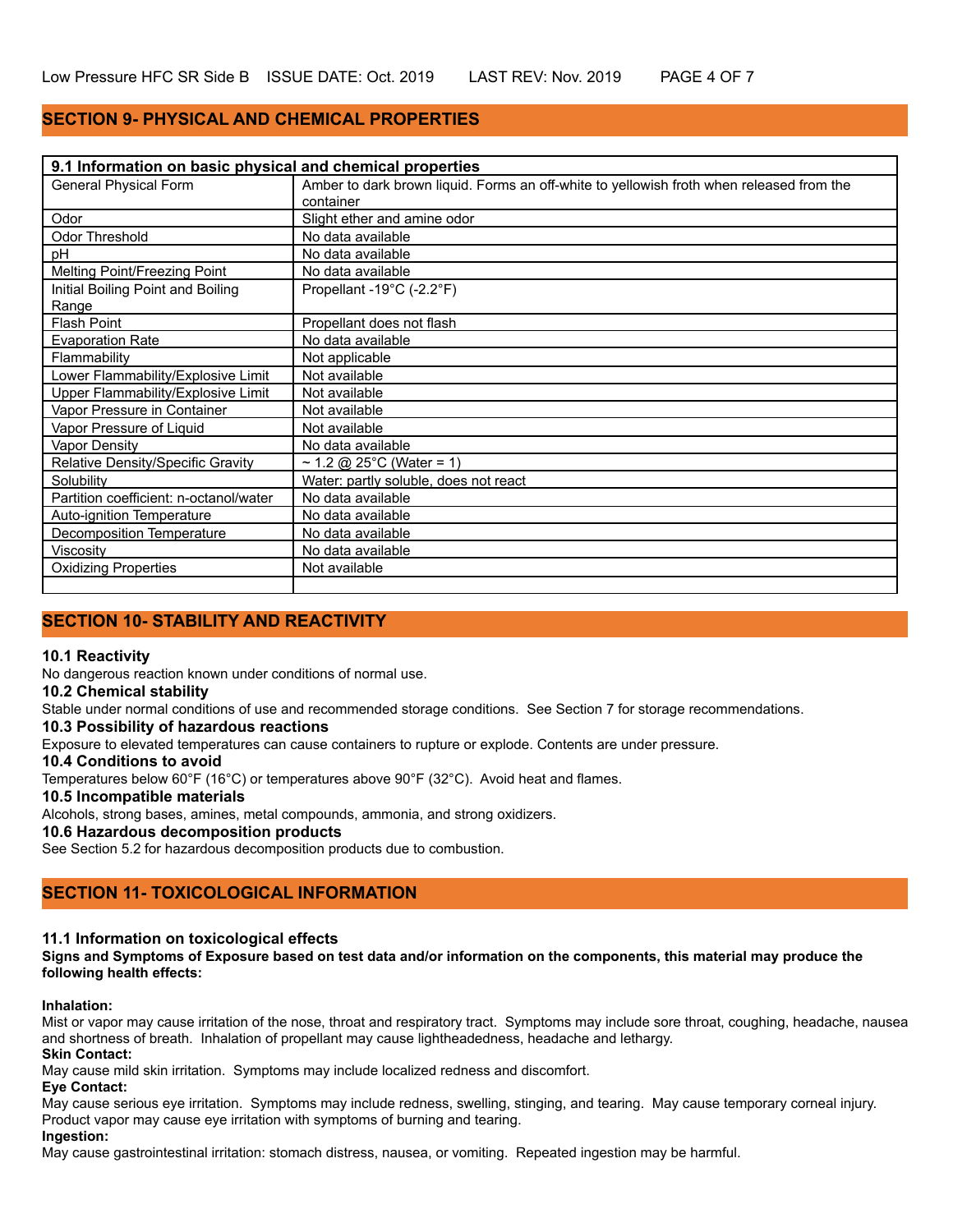**Acute toxicity: LD/LC50 Values that are relevant for classification: None** Primary irritant effect: **On the skin:** Irritant to skin and mucous membranes. **On the eye:** Irritating effect **Sensitization:** Based on available data, the classification criteria are not met **IARC (International Agency for Research on Cancer):** None of the ingredients are listed. **NTP (National Toxicology Program):** None of the ingredients are listed **OSHA-Ca (Occupational Safety & Health Administration):** None of the ingredients are listed Probable routes of exposure: Inhalation, eye contact and skin contact. **Acute effects (acute toxicity, irritation and corrosivity):** Irritating to eyes and skin. CMR effects (carcinogenity, mutagenicity and toxicity for reproduction) Germ cell mutagenicity: Based on available data, the classification criteria are not met **Specific organ toxicity- single exposure** No data available **Specific organ toxicity- repeated exposure** May cause damage to organs through prolonged or repeated exposure. **Aspiration hazard** No data available **Other**: This product has not been tested. The above information has been derived from the properties of the individual components.

### **11.2 Further information**

None of the components of this product are listed as carcinogens by IARC, ACGIH, NTP or OSHA. No data is available regarding the mutagenicity or teratogenicity of this product, nor is there any available data that indicates that it causes adverse or fertility effects. Chronic toxicity from prolonged and repeated exposure to Diethylene glycol (DEG) is associated with kidney, and to a lesser degree liver effects. Available data indicates that DEG is negative in in-vitro genotoxicity tests. Some positive results were obtained in in-vivo genotoxicity studies, however, only at high toxic doses of DEG. Overall, DEG is considered non-genotoxic. Several animal reproductive toxicity studies indicate that human data or case reports on reproductive and developmental effects of DEG are available. Ethylene Glycol: Exposure to vapors of ethylene glycol at room temperature is expected to be minimal. Ethylene glycol may cause birth defects. If a large amount of vapors are allowed to accumulate, the material may cause respiratory irritation and symptoms such as headache and nausea. Handle in accordance with good industrial hygiene and safe practices.

### **SECTION 12- ECOLOGICAL INFORMATION**

#### **12.1 Ecotoxicity**

The ecotoxicity of this product has not been experimentally determined. However, it is expected to have low acute aquatic toxicity based on the acute aquatic toxicity of the individual components and their concentrations in this composition.

**12.2 Persistence and degradability**

# Product is readily biodegradable.

**12.3 Bioaccumulation potential** Product is not expected to bioaccumulate

**12.4 Mobility**

No data available

**12.5 Results of PBT and vPvB assessment**

No data available

**12.6 Other adverse effects**

**Additional ecological information:** Do not allow material to run into surface waters, wastewater, or soil. An environmental hazard cannot be excluded in the event of unprofessional handling or disposal

# **SECTION 13- DISPOSAL CONSIDERATIONS**

# **13.1 Waste Treatment Methods**

*Always wear proper protective equipment as you would while spraying the two-component foam in a well-ventilated area.*

# **Procedure for handling empty or partially used disposable cylinders (not returnable):**

- 1. DO NOT INCINERATE CYLINDERS.
- 2. Empty cylinders by dispensing the foam into a waste container like a cardboard box or plastic bag. Depressurize the used cylinders using the dispensing unit with a new nozzle attached. Spray the foam until one of the components/cylinders no longer sprays chemical.
- Remove the nozzle and then continue to depressurize by dispensing the remaining chemical(s) into a waste container (a box lined with a plastic bag) that has adequate industrial liquid absorbing medium in the bottom. Dispense the residual chemicals until the pressure is down to a minimum or there are just large bubbles in the hose.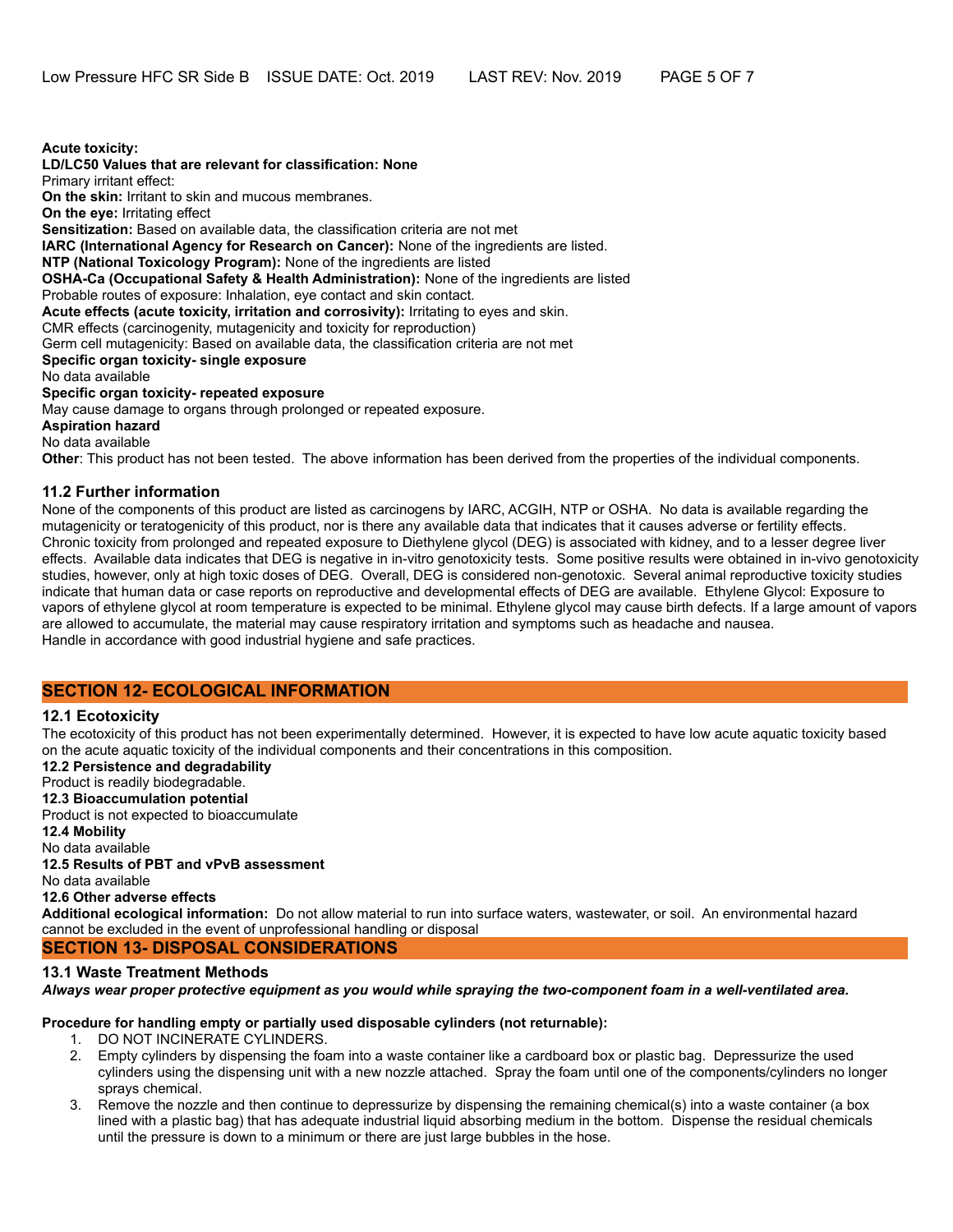- 4. Close the cylinder valves completely, and then operate the dispensing unit again to empty and depressurize the hoses. Use a 9/16" wrench and remove the hoses from the cylinders. Use caution in case there is some residual chemical and/or pressure in the hoses.
- 5. Invert the cylinder and point away from face. Slowly open the cylinder over the waste container to catch any residual spray.
- 6. Return the cylinder to an upright position. Shake the container; there should not be any sloshing of liquid. Make sure to leave valves OPEN-do not close. **DO NOT PUNCTURE**
- 7. The user of this material has the responsibility to dispose of empty cylinders, unused material and residues in compliance to all applicable federal, state, international and local regulations regarding the treatment, storage, and disposal for hazardous and nonhazardous wastes. Check with your local waste disposal service for guidance.

# **SECTION 14- TRANSPORTATION**

Note: Transportation information is for reference only. Customer is urged to consult 49 CFR 100-177, IMDG, IATA, EC, United Nations TDG and WHMIS (Canada) TDG information manuals for detailed regulations and exceptions covering specific container sizes, packaging materials and methods of shipping.

| Ground       | UN3500 Chemical Under Pressure n.o.s. (Hydrofluoroolefin, nitrogen) 2.2 (Non-Flammable Gas Label)                                                |
|--------------|--------------------------------------------------------------------------------------------------------------------------------------------------|
| Air          | UN3500 Chemical Under Pressure n.o.s. (Hydrofluoroolefin, nitrogen) 2.2 (Non-flammable Gas Label)<br>Packing Instruction (Cargo & Passenger) 218 |
| <b>Water</b> | UN3500 Chemical Under Pressure n.o.s. (Hydrofluoroolefin, nitrogen) 2.2 (Non-flammable Gas Label)                                                |

# **SECTION 15- REGULATORY**

#### **15.1 Safety, health, and environmental regulations/legislations specific for the substance or mixture U.S. Federal Regulations:**

**OSHA Hazard Communication Standard:** This material is classified as hazardous in accordance with OSHA 29 CFR 1910-1200 **TSCA Status:** All components of this product are listed on the Toxic Substance Control Act (TSCA) Inventory. This product is not subject to TSCA 12(b) Export Notification.

### **Superfund Amendments and Reauthorization Act (SARA)**

**SARA Section 311/312 Hazard Categories**: Acute Health Hazard, Sudden Release of Pressure Hazard

**SARA 313 Information**: No components of the product are subject to reporting levels established by Section 313 of the Emergency Planning and Community Right-to-Know Act of 1986.

**SARA 302/304 Extremely Hazardous Substance**: No components of the product exceed the threshold (de minimis) reporting levels established by these sections of the Title III of SARA.

**SARA 302/304** Emergency Planning & Notification: No components of the product exceed the threshold (de minimis) report levels established by these sections of the Title III of SARA.

**Comprehensive Response Compensation and Liability Act (CERCLA**): None of the substances in this product are contained in levels that exceed the threshold (de minimis) reporting levels established by CERCLA

**Clean Air Act (CAA) –** This product does not have any components listed as a Hazardous Air Pollutant (HAP) designated in CAA Section 112 (b). This product does not contain any Class 1 or Class 2 Ozone depletors.

**Clean Water Act (CWA) –** This products does not have any components listed as a Hazardous Substance under the CWA. None of the chemicals in these products are listed as Priority Pollutants under the CWA. None of the chemicals listed in these products are listed as Toxic Pollutants under the CWA.

#### **U.S. State Regulations:**

**California Prop 65, Safe Drinking Water and Toxic Enforcement Act of 1986:** WARNING! Cancer & Reproductive Harm-www.P65Warnings.ca.gov

#### **Other U.S. State Inventories:**

Diethylene glycol (CAS #111-46-6) is listed on the following State Hazardous Substance Inventories, Right-to-Know lists and/or Air Quality/air Pollutants lists: MN, PA

### **Global Chemical Inventory Lists:**

United States: Toxic Substance Control Act (TSCA)- Yes, All of the components are listed on TSCA Canada: Domestic Substances List (DSL) – Yes, All of the components are listed on the DSL Canada: Non-Domestic Substances List (NDSL)- No